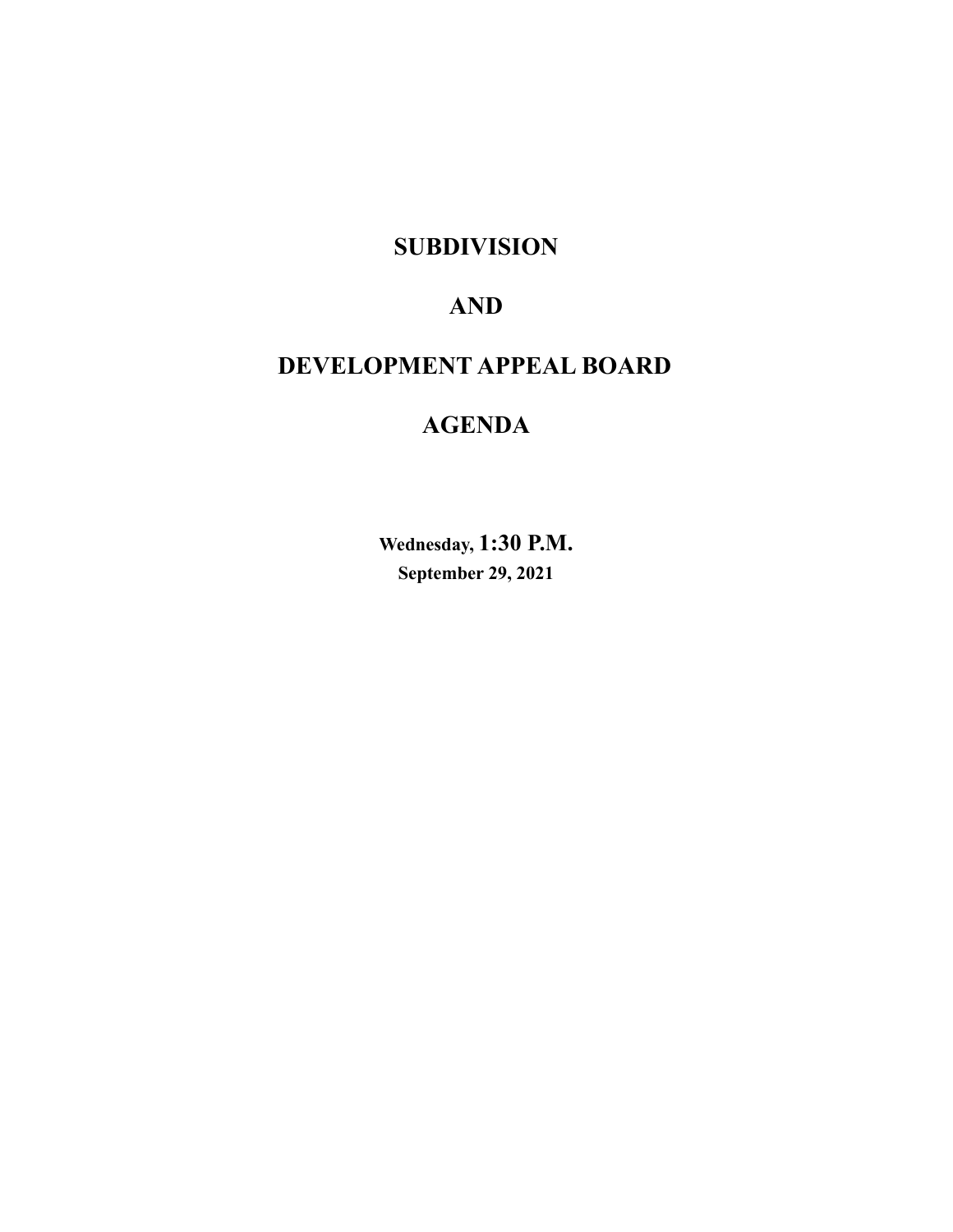# **SUBDIVISION AND DEVELOPMENT APPEAL BOARD**

| $1:30$ P.M.  | SDAB-D-21-162 |                                                                                                                                              |
|--------------|---------------|----------------------------------------------------------------------------------------------------------------------------------------------|
|              |               | Leave as built a Single Detached House.                                                                                                      |
|              |               | 63, 18343 - Lessard Road NW<br>Project No.: 403665185-002                                                                                    |
| <b>NOTE:</b> |               | Unless otherwise stated, all references to "Section numbers" in this Agenda<br>refer to the authority under the Edmonton Zoning Bylaw 12800. |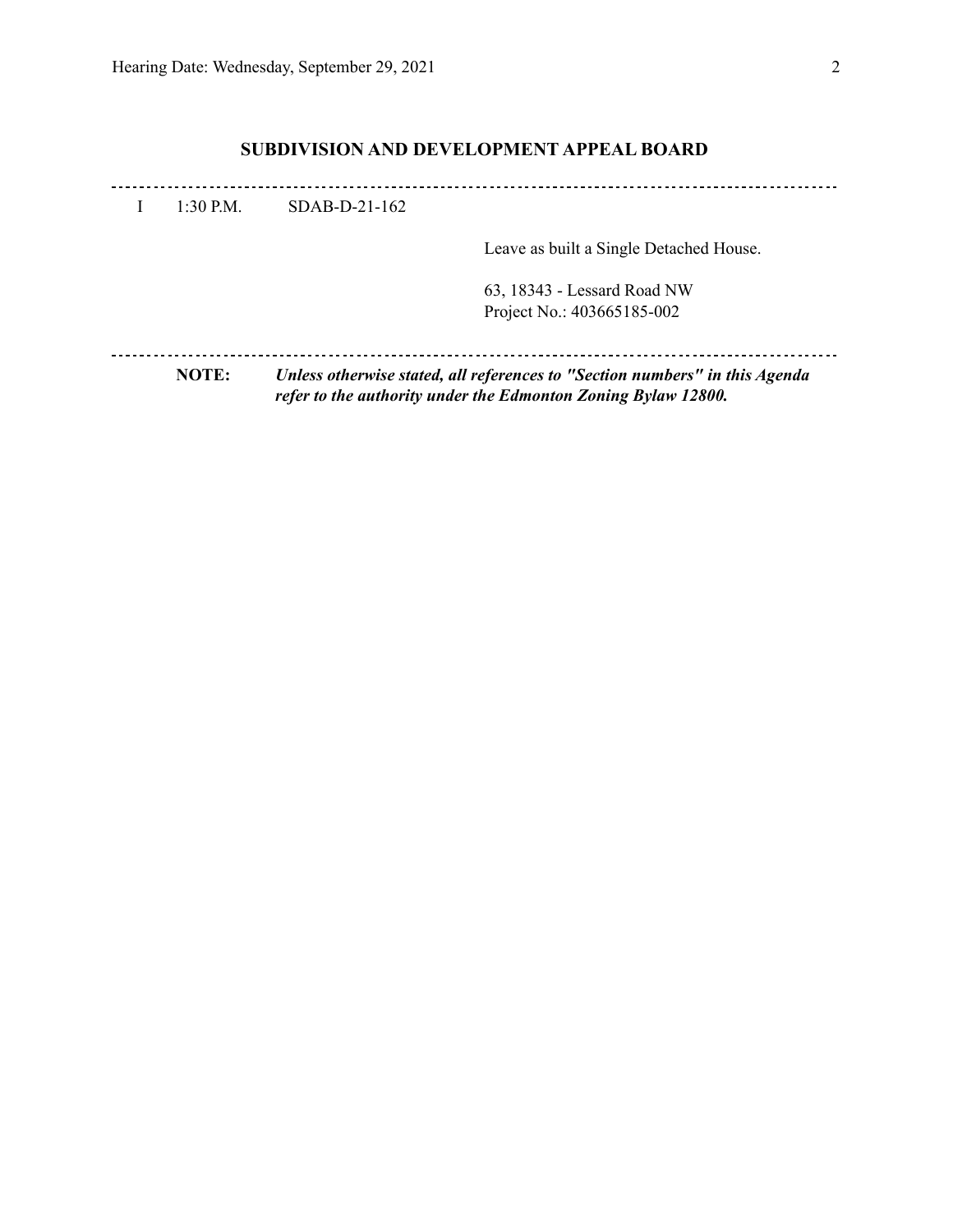|                                                          | AN APPEAL FROM THE DECISION OF THE DEVELOPMENT OFFICER |
|----------------------------------------------------------|--------------------------------------------------------|
| <b>APPELLANT:</b>                                        |                                                        |
| <b>APPLICATION NO.:</b>                                  | 403665185-002                                          |
| <b>APPLICATION TO:</b>                                   | Leave as built a Single Detached House.                |
| <b>DECISION OF THE</b><br>DEVELOPMENT AUTHORITY: Refused |                                                        |
| <b>DECISION DATE:</b>                                    | August 26, 2021                                        |
| <b>DATE OF APPEAL:</b>                                   | September 3, 2021                                      |
| MUNICIPAL DESCRIPTION<br>OF SUBJECT PROPERTY:            | 63, 18343 - Lessard Road NW                            |
| <b>LEGAL DESCRIPTION:</b>                                | Plan 1223111 Unit 63                                   |
| ZONE:                                                    | DC2.953 - Site Specific Development Control Provision  |
| <b>OVERLAY:</b>                                          | N/A                                                    |
| <b>STATUTORY PLAN:</b>                                   | Donsdale Neighbourhood Structure Plan                  |
|                                                          |                                                        |

## *Grounds for Appeal*

The Appellant provided the following reasons for appealing the decision of the Development Authority:

> The home was built in in 2016 and is currently occupied . The house did not have a prior RPR or compliance at the time of completion as it was set up as a show home. It was recently sold which is where the discrepancy came to light. It would be literally a huge issue to actually demolish the home and rebuild it in the proper location.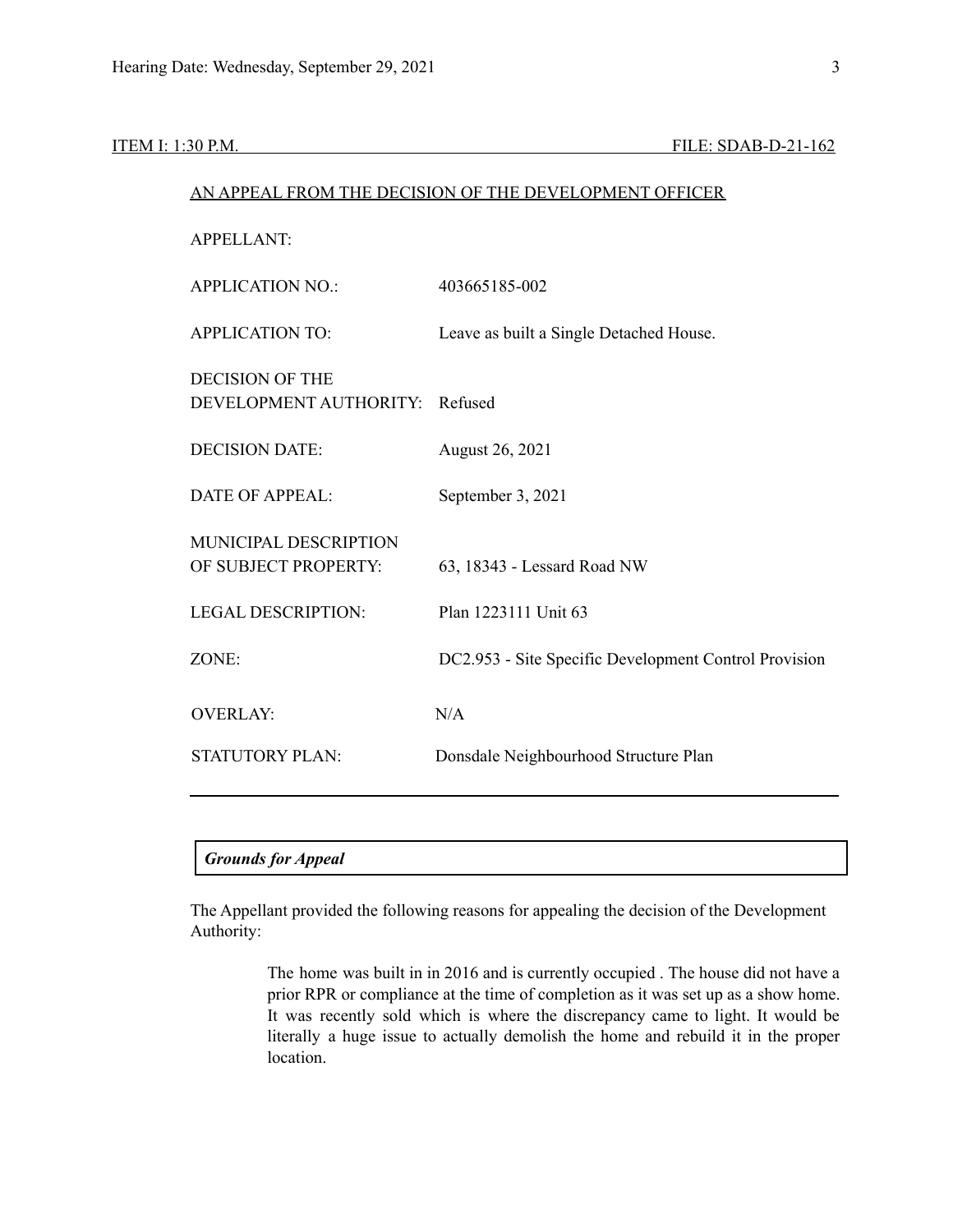### *General Matters*

### **Appeal Information:**

The *Municipal Government Act*, RSA 2000, c M-26 states the following:

#### **Grounds for Appeal**

**685(1)** If a development authority

- (a) fails or refuses to issue a development permit to a person,
- (b) issues a development permit subject to conditions, or
- (c) issues an order under section 645,

the person applying for the permit or affected by the order under section 645 may appeal to the subdivision and development appeal board.

...

**(2)** In addition to an applicant under subsection (1), any person affected by an order, decision or development permit made or issued by a development authority may appeal the decision in accordance with subsection  $(2.1)$ .

#### **Appeals**

**686(1)** A development appeal to a subdivision and development appeal board is commenced by filing a notice of the appeal, containing reasons, with the board,

- (a) in the case of an appeal made by a person referred to in section 685(1)
	- (i) with respect to an application for a development permit,
		- (A) within 21 days after the date on which the written decision is given under section 642, or
		- (B) if no decision is made with respect to the application within the 40-day period, or within any extension of that period under section 684, within 21 days after the date the period or extension expires,

or

(ii) with respect to an order under section 645, within 21 days after the date on which the order is made, or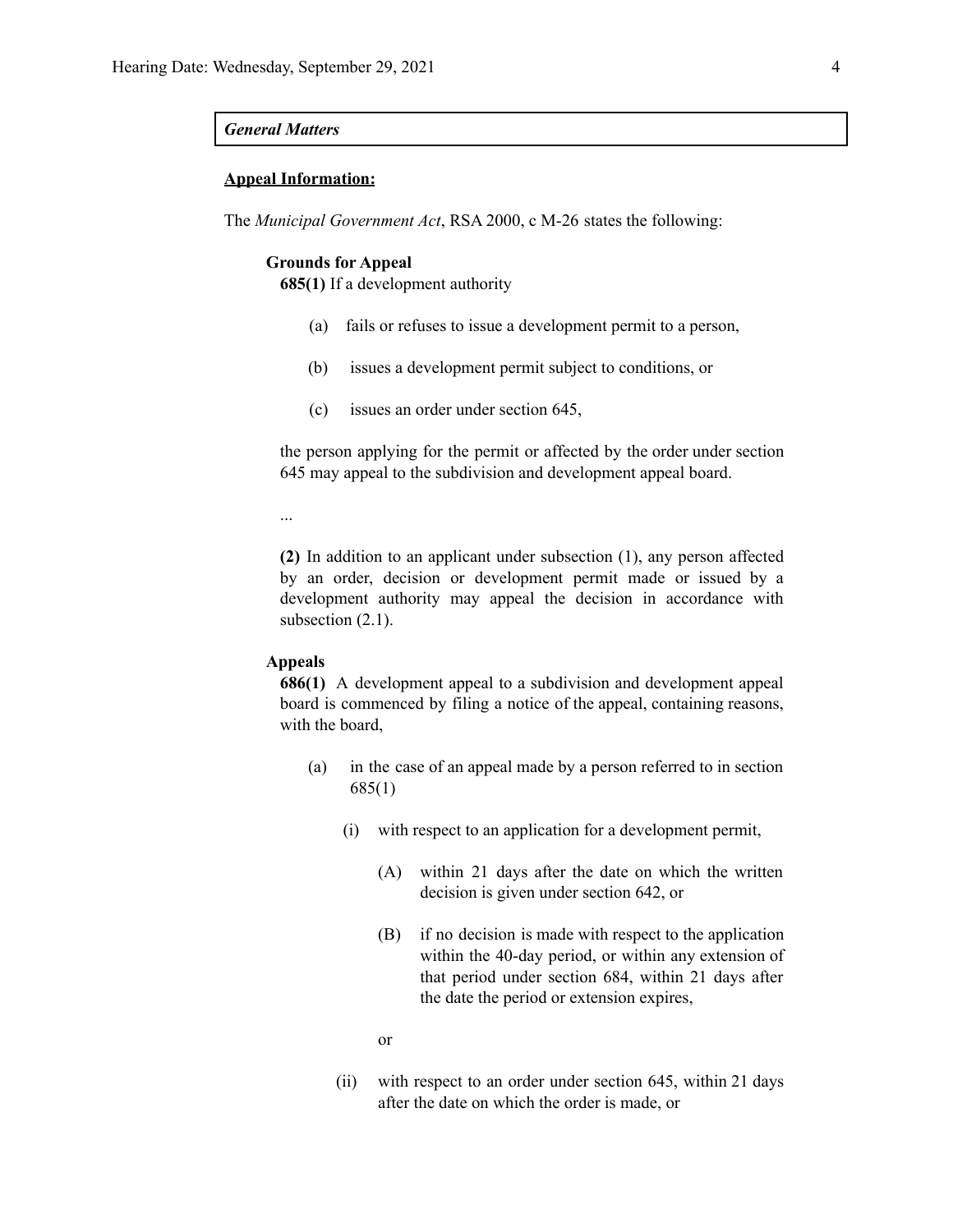(b) in the case of an appeal made by a person referred to in section 685(2), within 21 days after the date on which the notice of the issuance of the permit was given in accordance with the land use bylaw.

**685(4)** Despite subsections (1), (2) and (3), if a decision with respect to a development permit application in respect of a direct control district

- (a) …
- (b) is made by a development authority, the appeal is limited to whether the development authority followed the directions of council, and if the subdivision and development appeal board finds that the development authority did not follow the directions it may, in accordance with the directions, substitute its decision for the development authority's decision.

# **General Provisions from the** *DC2.953 Site Specific Development Control Provision ("DC2"):*

Under section DC2.953.3.c (Area A), **Single Detached Housing** is a **Listed Use** in the **DC2**.

Section DC2.953.1 states that the **General Purpose** of the **DC2** is:

To revise a Site Specific Development Control Provision (Area A, B & C) to accommodate the development of a comprehensively planned, seniors-oriented Continuing Care Retirement Community with low and medium density housing and institutional uses plus a variety of ancillary uses (e.g. dining facilities, health care services, recreation & fitness facilities) with site development regulations to ensure compatibility with adjacent residential development with a revision the east setback of Unit 34, Plan 1223111 from 4.5 m to 1.2 m.

## *DC2 Site Specific Development Control Provision*

DC2.953.4.c (Area A) states:

Before any development permits are issued in Areas A, B or C, a subdivision application shall be approved to create a separate parcel for the DC2 site. Development in all areas shall comply with the recommendations of the Geotechnical Evaluation prepared by Nichol's Environmental Canada, dated November 1999.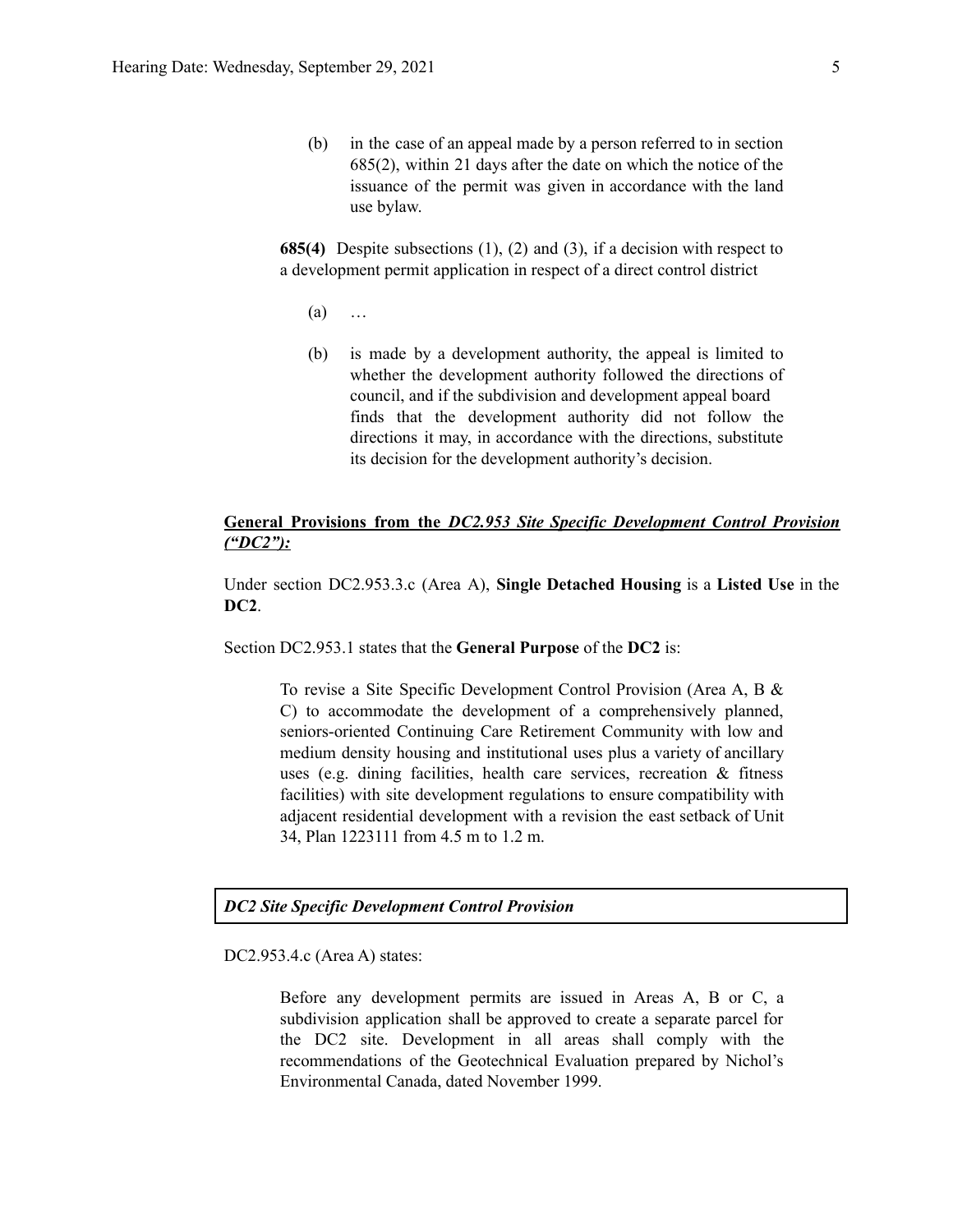# **Area A**

Development within Area A shall be in general conformance with the concept illustrated on the site plan (Appendix 1) and shall comply with the following criteria:

c. there shall be a minimum of 1.2m (3.94 ft) of space adjacent to the side wall of each building for a total of 2.4m ( 7.88 ft) between buildings. Where a building is located adjacent to a vehicular entrance to the site, there shall be a minimum of 3m (9.84 ft) between the building and the road carriageway.

# **Development Officer's Determination**

**Section DC2.953.4 (Area A) (c) - There shall be a minimum of 1.2m (3.94 ft) of space adjacent to the side wall of each building for a total of 2.4m ( 7.88 ft) between buildings.**

- **- Proposed "leave as built" minimum space: 0.93 m;**
- **- Deficient by: 0.3m;**

**- Total space to the side wall of each building: 2.39m (0.93m (subject unit #63) + 1.46m (right abutting Unit #62))**

[unedited]

## Notice to Applicant/Appellant

 $\mathcal{L}_\text{max} = \frac{1}{2} \sum_{i=1}^n \mathcal{L}_\text{max} = \frac{1}{2} \sum_{i=1}^n \mathcal{L}_\text{max} = \frac{1}{2} \sum_{i=1}^n \mathcal{L}_\text{max} = \frac{1}{2} \sum_{i=1}^n \mathcal{L}_\text{max} = \frac{1}{2} \sum_{i=1}^n \mathcal{L}_\text{max} = \frac{1}{2} \sum_{i=1}^n \mathcal{L}_\text{max} = \frac{1}{2} \sum_{i=1}^n \mathcal{L}_\text{max} = \frac{1}{2} \sum_{i=$ 

Provincial legislation requires that the Subdivision and Development Appeal Board issue its official decision in writing within fifteen days of the conclusion of the hearing.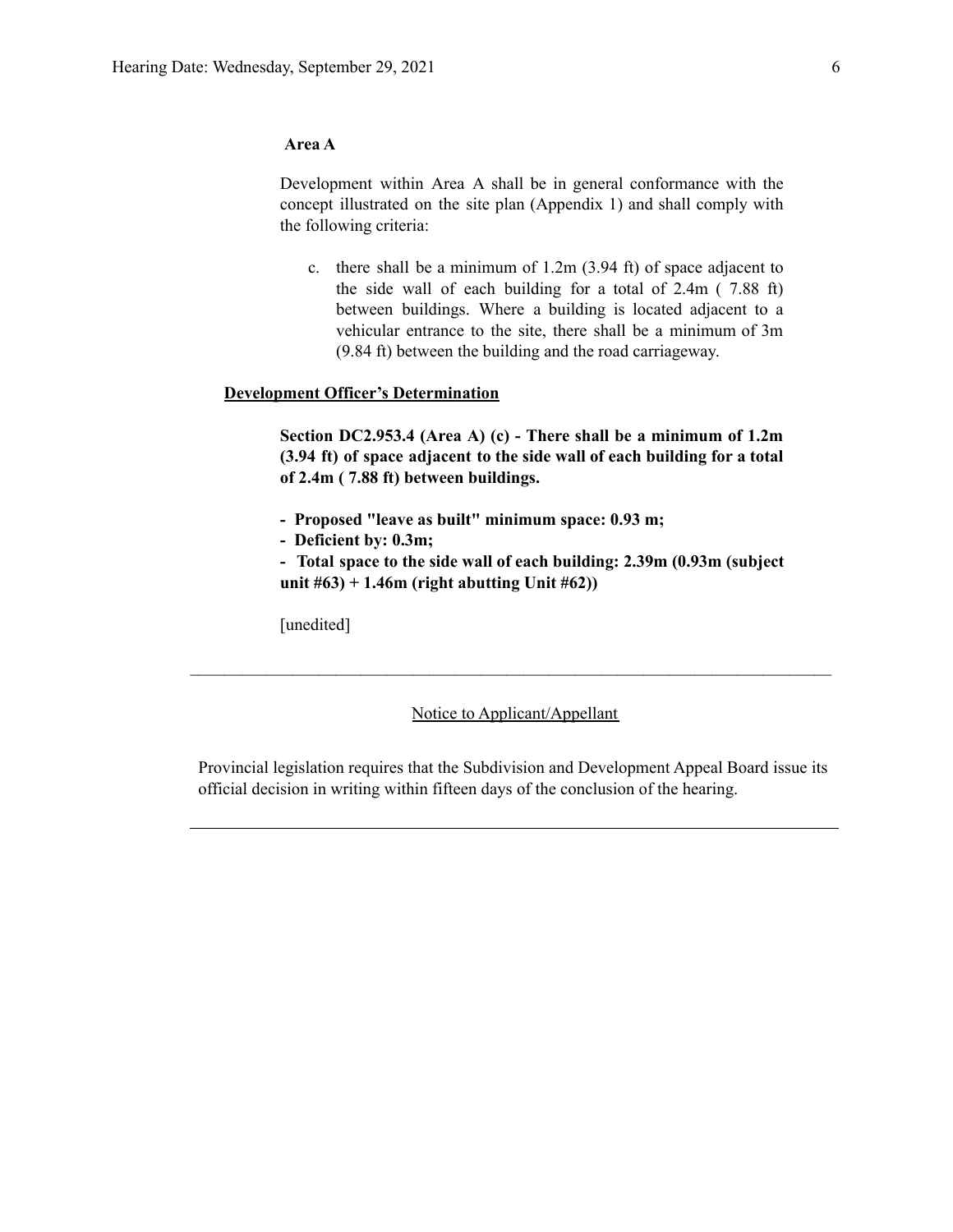| <b>Edmonton</b><br><b>Application for</b>                                                                                                                                                                                                                                                                                                                                                                                                                                                                                                                                                                                                                                                                                                                                                                                             |                                                                       | Project Number: 403665185-002<br>Application Date:<br>JUL 27, 2021<br>Printed:<br>August 26, 2021 at 2:00 PM<br>$1$ of $1$<br>Page: |  |  |  |  |  |
|---------------------------------------------------------------------------------------------------------------------------------------------------------------------------------------------------------------------------------------------------------------------------------------------------------------------------------------------------------------------------------------------------------------------------------------------------------------------------------------------------------------------------------------------------------------------------------------------------------------------------------------------------------------------------------------------------------------------------------------------------------------------------------------------------------------------------------------|-----------------------------------------------------------------------|-------------------------------------------------------------------------------------------------------------------------------------|--|--|--|--|--|
| <b>Minor Development Permit</b>                                                                                                                                                                                                                                                                                                                                                                                                                                                                                                                                                                                                                                                                                                                                                                                                       |                                                                       |                                                                                                                                     |  |  |  |  |  |
| This document is a Development Permit Decision for the development application described below.                                                                                                                                                                                                                                                                                                                                                                                                                                                                                                                                                                                                                                                                                                                                       |                                                                       |                                                                                                                                     |  |  |  |  |  |
| <b>Applicant</b>                                                                                                                                                                                                                                                                                                                                                                                                                                                                                                                                                                                                                                                                                                                                                                                                                      | Property Address(es) and Legal Description(s)                         |                                                                                                                                     |  |  |  |  |  |
|                                                                                                                                                                                                                                                                                                                                                                                                                                                                                                                                                                                                                                                                                                                                                                                                                                       | 63. 18343 - LESSARD ROAD NW<br>Plan 1223111 Unit 63                   |                                                                                                                                     |  |  |  |  |  |
|                                                                                                                                                                                                                                                                                                                                                                                                                                                                                                                                                                                                                                                                                                                                                                                                                                       |                                                                       |                                                                                                                                     |  |  |  |  |  |
|                                                                                                                                                                                                                                                                                                                                                                                                                                                                                                                                                                                                                                                                                                                                                                                                                                       |                                                                       |                                                                                                                                     |  |  |  |  |  |
|                                                                                                                                                                                                                                                                                                                                                                                                                                                                                                                                                                                                                                                                                                                                                                                                                                       |                                                                       |                                                                                                                                     |  |  |  |  |  |
| <b>Scope of Application</b>                                                                                                                                                                                                                                                                                                                                                                                                                                                                                                                                                                                                                                                                                                                                                                                                           |                                                                       |                                                                                                                                     |  |  |  |  |  |
| To leave as built a Single Detached House.                                                                                                                                                                                                                                                                                                                                                                                                                                                                                                                                                                                                                                                                                                                                                                                            |                                                                       |                                                                                                                                     |  |  |  |  |  |
| <b>Permit Details</b>                                                                                                                                                                                                                                                                                                                                                                                                                                                                                                                                                                                                                                                                                                                                                                                                                 |                                                                       |                                                                                                                                     |  |  |  |  |  |
|                                                                                                                                                                                                                                                                                                                                                                                                                                                                                                                                                                                                                                                                                                                                                                                                                                       |                                                                       |                                                                                                                                     |  |  |  |  |  |
| # of Dwelling Units Add/Remove: 0<br># of Secondary Suite Dwelling Units To Construct:                                                                                                                                                                                                                                                                                                                                                                                                                                                                                                                                                                                                                                                                                                                                                | # of Primary Dwelling Units To Construct:<br>Class of Permit: Class B |                                                                                                                                     |  |  |  |  |  |
| Client File Reference Number:                                                                                                                                                                                                                                                                                                                                                                                                                                                                                                                                                                                                                                                                                                                                                                                                         | Lot Grading Needed?:                                                  |                                                                                                                                     |  |  |  |  |  |
| Minor Dev. Application Fee: Leave as Built Single<br><b>Detached House</b>                                                                                                                                                                                                                                                                                                                                                                                                                                                                                                                                                                                                                                                                                                                                                            | New Sewer Service Required: N/A                                       |                                                                                                                                     |  |  |  |  |  |
| Secondary Suite Included 7: N                                                                                                                                                                                                                                                                                                                                                                                                                                                                                                                                                                                                                                                                                                                                                                                                         | Stat. Plan Overlay/Annex Area: (none)                                 |                                                                                                                                     |  |  |  |  |  |
| <b>Development Application Decision</b><br>Refused<br>Issue Date: Aug 26, 2021 Development Authority: LAI, ECHO<br><b>Reason for Refusal</b><br>Section DC2.953.4 (Area A) (c) - There shall be a minimum of $1.2m(3.94 ft)$ of space adjacent to the side wall of each building for<br>a total of 2.4m (7.88 ft) between buildings.<br>- Proposed "leave as built" minimum space: 0.93 m;<br>- Deficient by: 0.3m;<br>- Total space to the side wall of each building: 2.39m (0.93m (subject unit #63) + 1.46m (right abutting Unit #62))<br><b>Rights of Appeal</b><br>The Applicant has the right of appeal to the Subdivision and Development Appeal Board (SDAB) within 21 days after the date on<br>which the decision is made as outlined in Chapter M-26.<br>Section 683 through 689 of the Municipal Government Act.<br>Fees |                                                                       |                                                                                                                                     |  |  |  |  |  |
| <b>Fee Amount</b><br><b>Amount Paid</b>                                                                                                                                                                                                                                                                                                                                                                                                                                                                                                                                                                                                                                                                                                                                                                                               | Receipt #                                                             | <b>Date Paid</b>                                                                                                                    |  |  |  |  |  |
| Dev. Application Fee<br>\$170.00<br>\$170.00                                                                                                                                                                                                                                                                                                                                                                                                                                                                                                                                                                                                                                                                                                                                                                                          | 07185609                                                              | Aug 10, 2021                                                                                                                        |  |  |  |  |  |
| <b>Total GST Amount:</b><br>\$0.00<br><b>Totals for Permit:</b><br>\$170.00<br>\$170.00                                                                                                                                                                                                                                                                                                                                                                                                                                                                                                                                                                                                                                                                                                                                               |                                                                       |                                                                                                                                     |  |  |  |  |  |
| <b>THIS IS NOT A PERMIT</b>                                                                                                                                                                                                                                                                                                                                                                                                                                                                                                                                                                                                                                                                                                                                                                                                           |                                                                       |                                                                                                                                     |  |  |  |  |  |
|                                                                                                                                                                                                                                                                                                                                                                                                                                                                                                                                                                                                                                                                                                                                                                                                                                       |                                                                       |                                                                                                                                     |  |  |  |  |  |